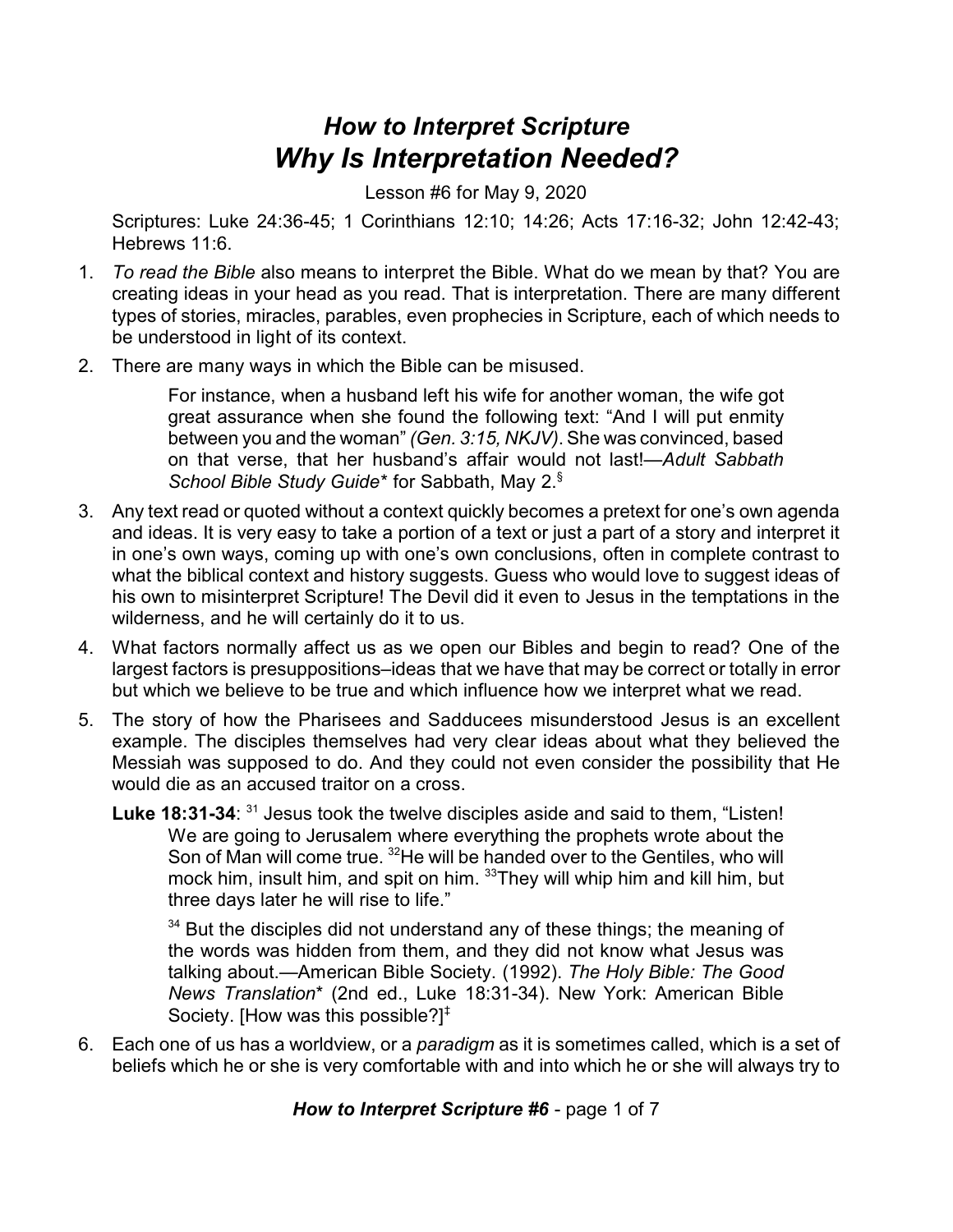fit any new idea. If a new idea does not fit, often that new idea will be ignored or rejected.

- 7. There are many biblical critics who philosophically reject the idea that God can predict the future or that He can work supernatural miracles. If one takes that approach, then there will be large portions of Scripture that s/he will reject out of hand.
- 8. In fact, when studying new ideas, it is almost always harder to set aside the old ideas that may conflict with new ones than it is to accept totally new ideas. Old concepts and beliefs are very difficult to change.
- 9. Christians, however, have a secret weapon: The Holy Spirit can help us to open up and correct our limited preset perspectives and presuppositions.
	- **John 16:13**: When, however, the Spirit comes, who reveals the truth about God, he will lead you into all the truth. He will not speak on his own authority, but he will speak of what he hears, and will tell you of things to come.—*Good News Bible*.\*
- 10. Are there certain concepts that you hold that make it very difficult for you to accept some of the teachings in Scripture?
- 11. It is well known that the Bible was originally written in Hebrew, Aramaic, and Koine Greek which was the common Greek in the time of Paul and the other apostles. Very few people, in fact, are able to read those ancient languages today. Even modern Greek is considerably different from the Koine Greek of the Bible. As we know, any language that people use changes over time. Greek is no different, nor is Hebrew or Aramaic.
- 12. Any good translator knows that no matter what the two languages are that s/he is dealing with, translating from one language into another requires interpretation. In fact, every language has some words in it that no other language exactly matches. So, interpreters or translators must struggle to present the ideas that are presented in one language as clearly as possible in the second language. That skill is called *hermeneutics*.
- 13. Read 1 Corinthians 12:10; 14:26; John 1:41; 9:7; Acts 9:36; and Luke 24:27. These passages make it very clear that when translating from one language to another, skill is needed. Luke 24:27 suggests that Jesus Himself had to make the Old Testament clear to some of His extended disciples, even though they spoke Aramaic, and presumably Hebrew.

The Greek word *hermeneuo*, from which we have the word *hermeneutics* (biblical interpretation), is derived from the Greek god Hermes. Hermes was considered to be an emissary and messenger of the gods, and as such was responsible for, among other things, translating divine messages for the people.—*Adult Sabbath School Bible Study Guide*\* for Monday, May 4.§

- 14. **But, there is an extra challenge in translating passages from Scripture. We not only expect people to get the correct wording and idea across, but also we expect them to change their lives in accordance with what they have learned!**
- 15. Many languages have multiple translations of the Bible; but, there are still a number of groups in our world who do not have even a small part of the Bible in their language. So, how should we deal with multiple translations if we have them in our language? There are probably more than a thousand different translations of at least a portion of the Scriptures

*How to Interpret Scripture #6* - page 2 of 7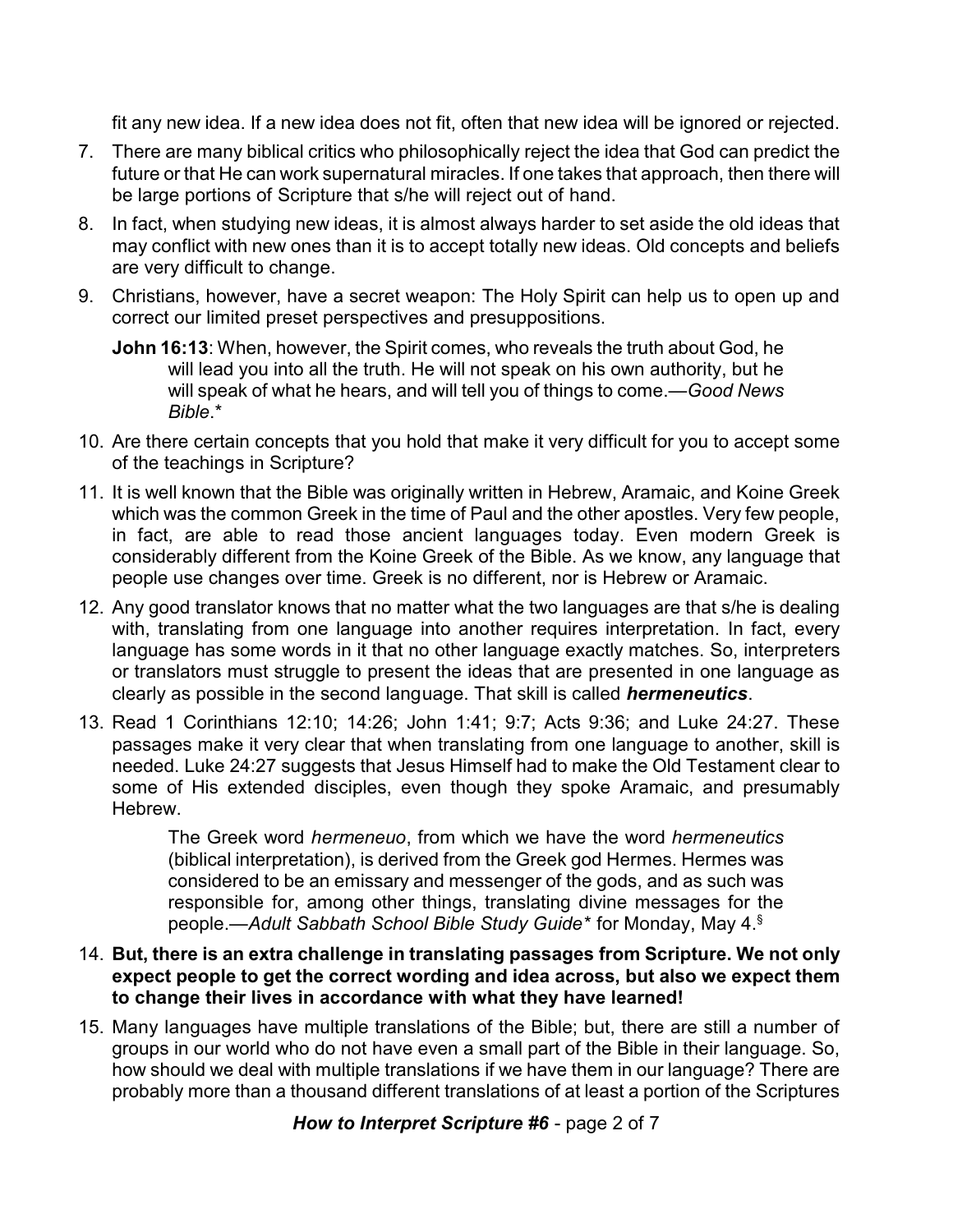in English. How do we choose the right ones to read and study?

- 16. No matter what translation we choose to read, we will need the Holy Spirit to guide us in our understanding of what we are reading.
- 17. Read Acts 17:16-32. Paul had been chased from city to city in Macedonia as he was trying briefly to spread the good news in each city. Finally, he was forced to flee and ended up in Athens. He walked around Athens for a few days and realized how many idols and false forms of worship they had. So, he began to talk to them about a better kind of religion. He praised them for being very religious! But, then he pointed out the problems with their religions. Fortunately, a few were convinced; but, most were not.
- 18. This illustrates the fact that a knowledge of Mediterranean culture is very important for understanding some biblical passages.

For example, **Hebrew culture attributedresponsibilityto an individual for acts he did not commit but that he allowed to happen. Therefore, the inspired writers of the Scriptures commonly credit God with doing actively that which in Western thought we would say He permits or does not prevent from happening, for example, the hardening of Pharaoh's heart.**—"Methods of Bible Study," section 4.p., par. 3. at [www.adventistbiblicalresearch.org](http://www.adventistbiblicalresearch.org)/materials/bible-interpretation-hermeneu tics/methods-bible-study.\*† [for this to work you must copy and paste the link]

- 19. Some biblical critics try to dismiss the Bible, claiming that it was applicable only to the people who lived back in the days when it was written. That could be a real problem. Some want to translate Scripture based on their own cultural ideas. But, the salvation which Jesus offered is certainly not limited to one time or to one group of people.
- 20. In trying to make his speech relevant to the Greek intelligentsia, Paul pointed out that his religion recognized that all people came originally from a single couple, Adam and Eve. Thus, we are really all members of a large family. And God is the Creator of all. Salvation can appeal to any person in any culture at any time if we allow it to do so.

As a parallel, think about algebra, which was first invented in the ninth century A.D. in Baghdad. Does this mean, then, that the truths and principles of this branch of mathematics are limited only to that time and place? Of course not.—*Adult Sabbath School Bible Study Guide*\* for Tuesday, May 5.

- 21. It is true that understanding some of the ancient Mediterranean cultures and ideas helps us to interpret Scripture. This does not mean that the Bible is applicable only to people who lived in those days. The Bible has universal application.
- 22. Read John 9:39-41 and 12:42-43. Many of us think that we have carefully thought through our ideas and beliefs. We feel that we have an open mind and can fairly evaluate any new idea that comes along. But, we need to remember that sin has radically altered, ruptured, and fractured our relationship with God. Sin and its corruption can be detected in our thinking: Pride, self-deception, doubt, distance, and disobedience are often the result.
- 23. For example, a proud person might decide that he or she is capable of judging Scripture for himself/herself, thus, elevating his/her human reason above Scripture. He may listen only to ideas that are attractive to him, even if they are directly in contradiction with ideas

*How to Interpret Scripture #6* - page 3 of 7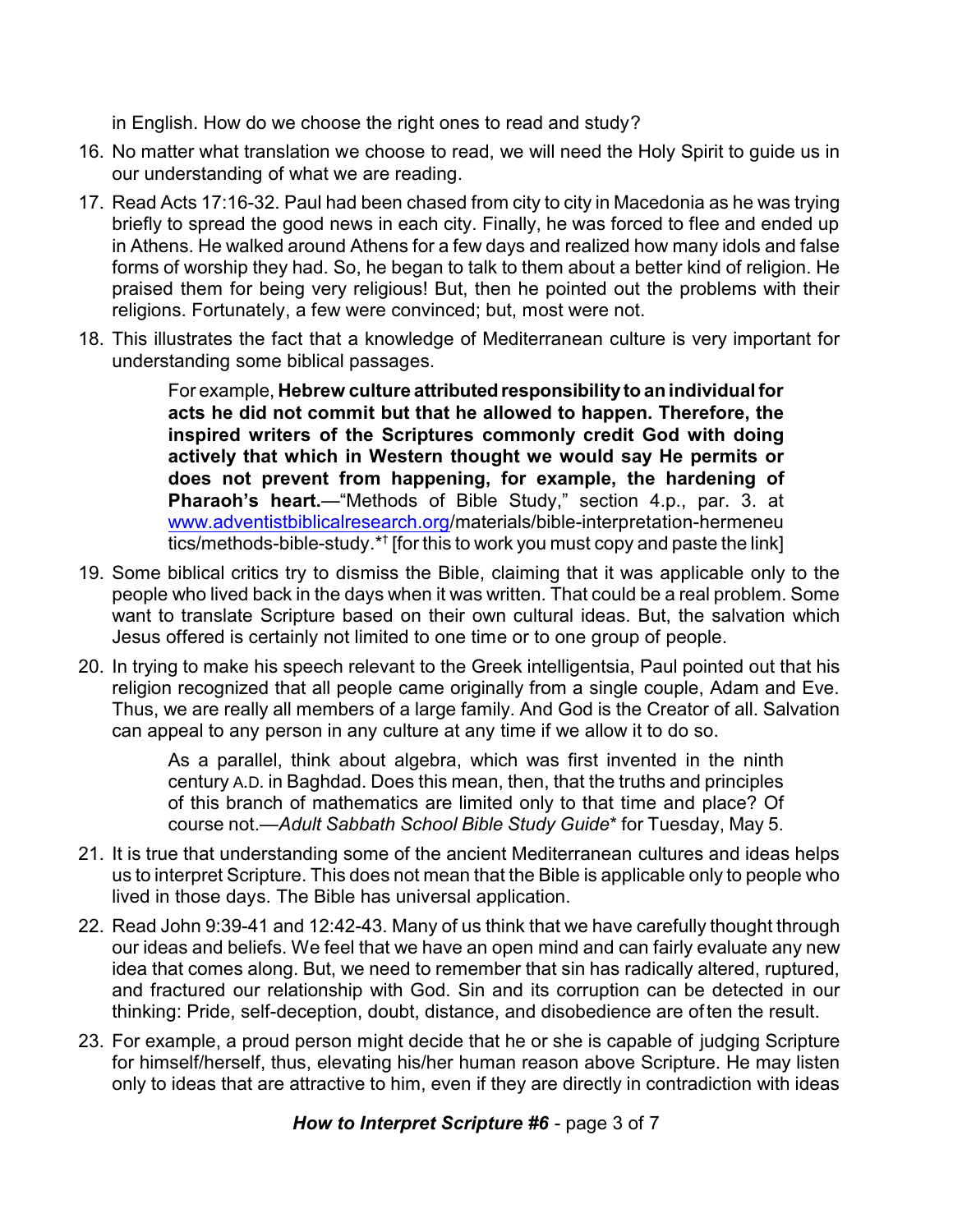from the Bible. Unfortunately, Revelation 3 makes it clear that at the end of this world's history, a group of people who claim to be Christians will have a very erroneous idea of their condition.

- **Revelation 3:17**: "You say, 'I am rich and well off; I have all I need.' But you do not know how miserable and pitiful you are! You are poor, naked, and blind."*—Good News Bible*.\*
- 24. If we take the approach that it is our job to judge Scripture, we will never come up with the right conclusions. Can you think of a time when you found yourself fighting against conviction based on something you read in the Bible?
- 25. Our lesson is entitled: "Why Is Interpretation Needed?" An excellent example that gives a partial answer to that question is found in Nehemiah 8:1-3,8.
	- **Nehemiah 8:1-3,8:** <sup>1</sup>By the seventh month the people of Israel were all settled in their towns. On the first day of that month they all assembled in Jerusalem, in the square just inside the Water Gate. They asked Ezra, the priest and scholar of the Law which the LORD had given Israel through Moses, to get the book of the Law. <sup>2</sup>So Ezra brought it to the place where the people had gathered—**men, women, and the children who were old enough to understand**. <sup>3</sup>There in the square by the gate he read the Law to them from dawn until noon, and they all listened attentively*....*

**<sup>8</sup>They gave an oral translation of God's Law and explained it so that the people could understand it.***—Good News Bible*.\*†

- 26. This was the first modern language translation of Scriptures that we know about. Notice the effect it had on the people!
- 27. If our salvation is dependent upon a correct understanding of Scripture and, thus, a correct understanding of God, what else could be as important as that? (Matthew 16:26) For Seventh-day Adventists who have already claimed that they believe in the Bible, the most important question in the great controversy is, **"Can God Be Trusted?"**
- 28. It might seem impossible, but, even in the early church in the days when Peter and Paul were still active, **errors apparently were creeping into the church**.
	- **2 Peter 3:15-16**: <sup>15</sup>Look on our Lord's patience as the opportunity he is giving you to be saved, just as **our dear brother Paul** wrote to you, using the wisdom that God gave him. <sup>16</sup>This is what he says in all his letters when he writes on the subject. **There are some difficult things in his letters which ignorant and unstable people explain falsely, as they do with other passages of the Scriptures**. So they bring on their own destruction.—*Good News Bible*.\*†
- 29. It is very interesting to note that Peter, who may have been in the Mamertine Prison in Rome along with Paul when he wrote or dictated 2 Peter, already considered Paul's writings as Scripture. Why do you think that was? Or, when Peter used the term *Scripture*, did that only mean *writings*, writings which may or may not have been inspired?
- 30. If we Seventh-day Adventists are going to claim the Bible and the Bible alone as our source of truth, rejecting false tradition, creeds, or human authorities, then we must develop a very careful and reliable hermeneutic. Without a correct interpretation of the

*How to Interpret Scripture #6* - page 4 of 7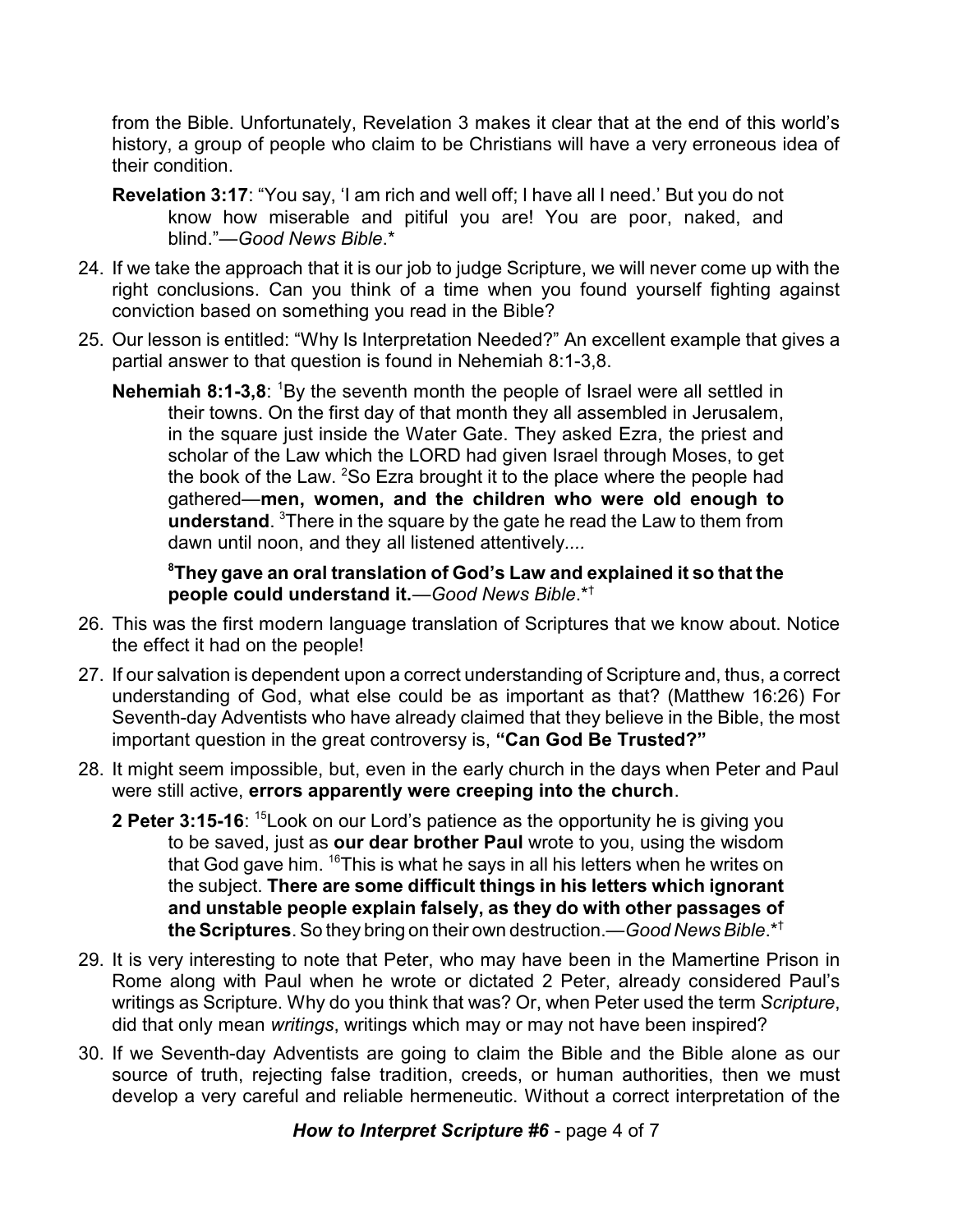Bible, there could be no unity of doctrine or teaching; the church would lose direction. A bad and distorted theology would result.

- 31. **Seventh-day Adventists have claimed for many years that our job is to present the three angels' messages found in Revelation 14:6-12 to the world. Do you have a clear understanding of how to interpret those verses so that theyare understandable to your neighbors?** Look at a couple of examples that might impact how we are to interpret those key words in Revelation 14.
- 32. What is the wrath of God? **The** *wrath of God* **is His turning away in loving disappointment from those who do not want Him anyway, thus, leaving them to the inevitable and awful consequences of their own rebellious and destructive choices.**
- 33. And what about the *fires* described in the third angel's message?

To sin, wherever found, "our God is a consuming fire." Hebrews 12:29. In all who submit to His power the Spirit of God will consume sin. But if men cling to sin, they become identified with it. Then the glory of God, which destroys sin, must destroy them.—Ellen G. White, *The Desire of Ages*\* 107.4.

**The glory of His countenance, which to the righteous is life, will be to the wicked a consuming fire.** Because of love rejected, grace despised, the sinner will be destroyed.—*The Desire of Ages*\* 600.2.†

- 34. God is the only source of life. If He must leave us because of our sins, we will die.
- 35. How do we manage to set aside our preconceived ideas and accept the teachings of Scripture?

**In your study of the word, lay at the door of investigation your preconceived opinions and your hereditary and cultivated ideas. You will never reach the truth if you study the Scriptures to vindicate your own ideas. Leave these at the door, and with a contrite heart go in to hear what the Lord has to say to you.** As the humble seeker for truth sits at Christ's feet, and learns of him, the word gives him understanding. To those who are too wise in their own conceit to study the Bible, Christ says, You must become meek and lowly in heart if you desire to become wise unto salvation.

**Do not read the word in the light of former opinions; but with a mind free from prejudice, search it carefully and prayerfully.** If, as you read, conviction comes, and you see that your cherished opinions are not in harmony with the word, do not try to make the word fit these opinions. Make your opinions fit the word. **Do not allow what you have believed or practised in the past to control your understanding.** Open the eyes of your mind to behold wondrous things out of the law. Find out what is written, and then plant your feet on the eternal Rock.—Ellen G. White, *Youth's Instructor*,\* July 24, 1902, par. 7-8.† Compare *Messages to Young People* 260.1-2.

36. Do you have a clear understanding about how sin has impacted our interpretation of Scripture? What has happened to us since the days of Adam and Eve when they walked

*How to Interpret Scripture #6* - page 5 of 7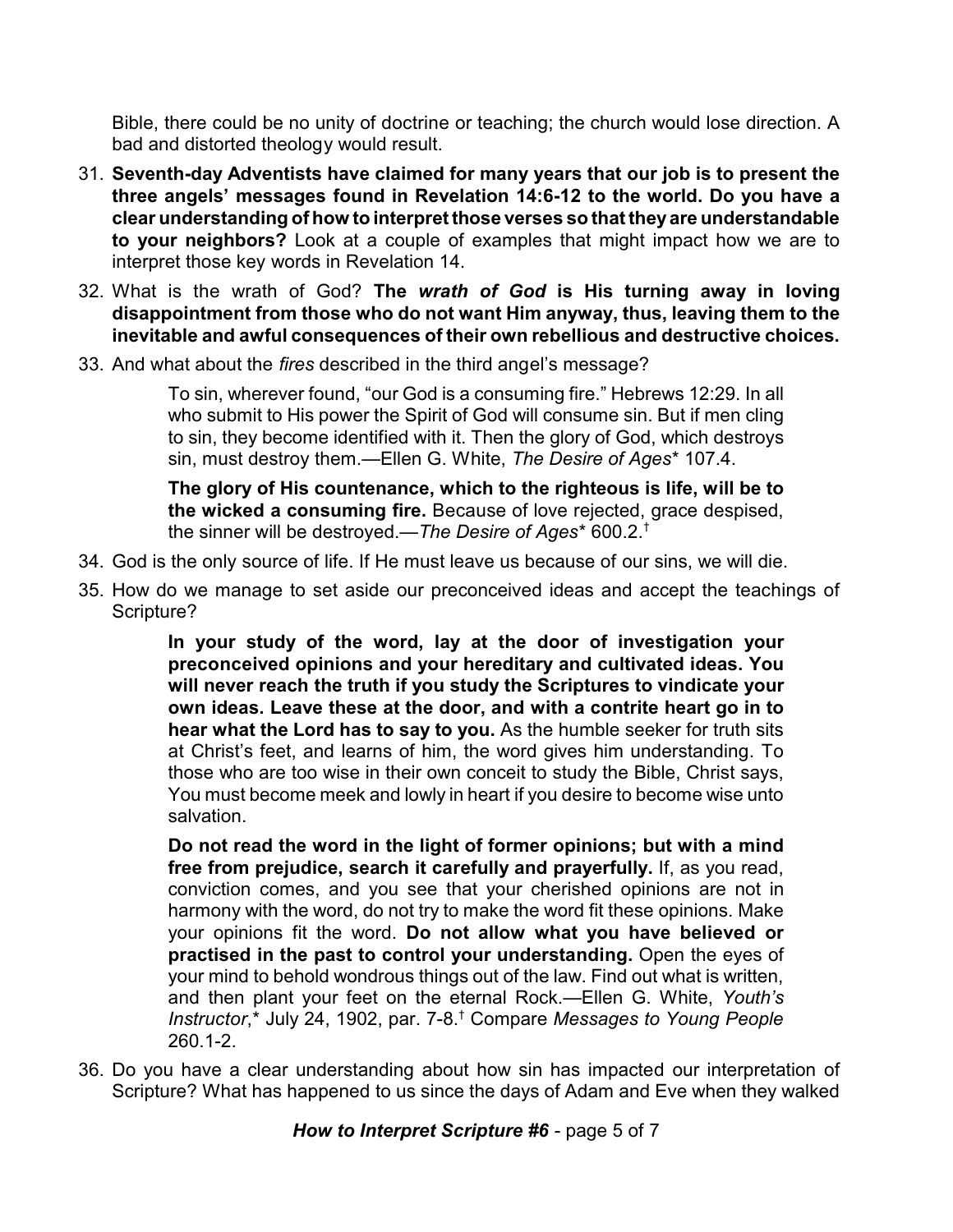with God in the garden? What makes it impossible for us to even see God without being destroyed? God has not changed; we are the ones who have changed! (Exodus 34:29-35)

- 37. You may have heard of people sometimes saying that they are going to spend a certain period of time living as the Bible teaches, literally, without taking into consideration the context and the reasons why things happened as they did. This can lead to such a distorted picture that it makes the Bible look silly. So, what is the problem? First of all, you need to understand clearly what the Bible said; ideally, you would know Koine Greek, ancient Hebrew, and Aramaic. And you should know them well enough so that you understand the subtle implications often found in sentences.
- 38. Different churches and different denominations exist even though they all claim to live by the Bible. This demonstrates that some form of interpretation has taken place in all of us.
- 39. There are some who will take a single verse or even a few words and read into those few words what they want to believe. There is a fancy Greek word for that called *eisegesis* which means putting one's own interpretation on God's Word. It is very much frowned upon by careful Bible scholars. What we need to do is to try to discover what the Bible originally intended by a given passage and accept that through a process called *exegesis* where we get the meaning from the Bible instead of reading meaning into the Bible.
- 40. All of us have a worldview or a paradigm into which we try to fit all the realities that we recognize around us. If we keep an open mind and spend sufficient time in reading the Bible, praying, and in witnessing to others–which challenges us to have a clear understanding of what we have read and studied,–then our worldview will grow and develop.
- 41. What happens when a person is converted? This will often require a significant change in a person's core ideas and beliefs. We might call that a "fruit basket upset" in one's thinking or a *paradigm shift*. This is almost certainly what happened to Paul after his experience on the Damascus road. Later, he went into the Arabian desert for a period of time.
	- **Galatians 2:16b-19**: I did not go to anyone for advice, <sup>17</sup>nor did I go to Jerusalem to see those who were apostles before me. Instead, I went at once to Arabia, and then I returned to Damascus. <sup>18</sup>It was three years later that I went to Jerusalem to obtain information from Peter, and I stayed with him for two weeks. <sup>19</sup>I did not see any other apostle except James, the Lord's brother.—*Good News Bible*.\* [What did they, the Pharisee and the fisherman, talk about?]‡
- 42. Think about the impact that the encounter with Jesus on that walk to Emmaus had on those two disciples, and later, on the rest of the disciples as the two explained to them what had happened. How difficult was it for the people who had been following Jesus to give up their idea that He would become the Messiah they wanted to help them conquer the Romans? Try to imagine yourself sitting among the disciples as they struggled with this incredible change in outcomes from what they expected to what actually happened!
- 43. Having talked about the issues of translation, interpretation, and hermeneutics, we need to conclude by talking about different translations or versions of the Bible. A very literal word-for-word translation is almost impossible to understand. For one thing, the Hebrews wrote from right to left while we write from left to right. But, some attempts at a formal translation make excellent study Bibles. Examples of such Bibles might be the *New Revised Standard Version*, the *New American Standard Bible, 1995 revision*, the *New King*